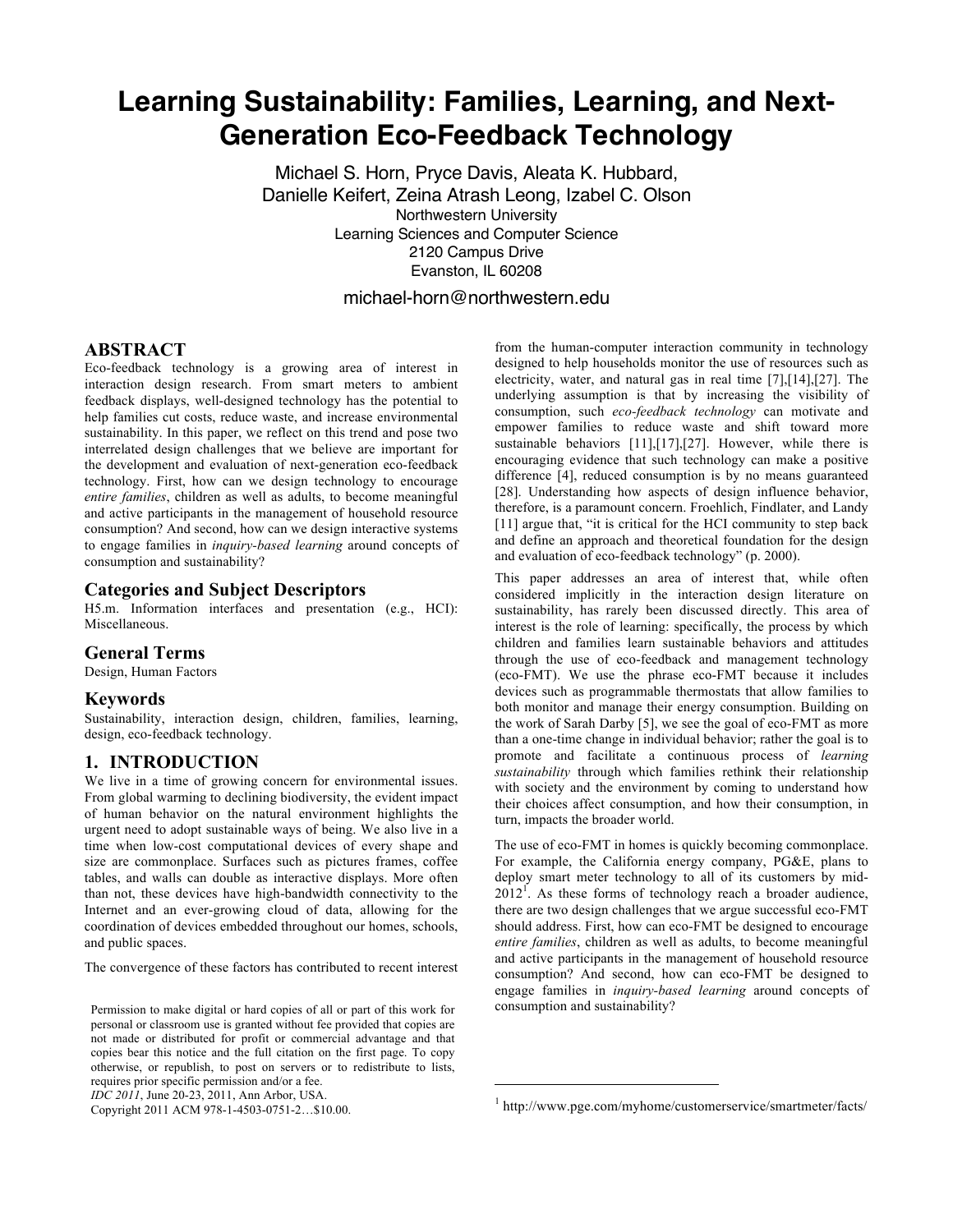# **2. BACKGROUND**

# **2.1 Eco-Feedback and Management**

# **Technology**

Modern domestic infrastructure has done a remarkable job making the extraction, processing, transport, and consumption of natural resources largely invisible [3],[4]. Water flows when we turn on the faucet and disappears down the drain. Electricity "flows" when we flip on the light switch. The waste in these systems is displaced from the domestic setting. And, even though resources are precisely monitored and billed, households are largely unaware of the magnitude of their own consumption [3],[6],[19],[28],[29], nor of the energy used to produce and manage these resources.

Therefore, a basic goal of eco-feedback and management technology is to draw attention to consumption in terms of its magnitude and impact. One direction has been the development of inexpensive smart meters that can easily be installed into a building's existing infrastructure [12],[25]. These devices typically transmit resource consumption data wirelessly to standalone devices like the Energy Detective [9] and to computer-based services like Google PowerMeter [15]. Other devices are designed to visualize consumption at specific locations inside the home where resources are used [1],[16]. Beyond providing feedback on consumption, next-generation energy *management* systems such as the Ecobee programmable thermostat [8] enable consumers to "program" components of their homes, either through touch screen interfaces or through mobile devices connected to the Internet.

# **2.2 Sustainability**

Central to our arguments in this paper is a definition of sustainability itself. One common definition, originating from the 1987 report from the World Commission on Environmental Development, frames sustainability as the ability to "meet the needs of the present without compromising the ability of future generations to meet their own needs" [33] (p. 24). This definition, while providing a broad goal for sustainability, says nothing about what sustainability means in the day-to-day context of household activities. And, as Hirsch and Anderson [18] point out in their study of water use in central New Mexico, "using terms like 'sustainability' in an uncritical manner elides serious and difficult questions about human relationships with nature, and implies consensus where none exists." Thus, part of our rationale for focusing on learning is to emphasize that eco-FMT will be most successful if it helps families build an understanding of sustainability on their own terms in light of their own unique circumstances.

# **2.3 Pro-Environmental Behavior**

Research in environmental psychology, environmental education, and, more recently, human-computer interaction has sought to understand the factors and motivations that influence proenvironmental behavior in homes (e.g. [18],[26],[28],[32]). The good news is that as early as the 1970s researchers have demonstrated through controlled studies that direct feedback on resource consumption can result in savings in the range of 5-15% [4]. Despite these findings, sustained behavioral change as the result of eco-FMT is by no means guaranteed [28]. Results depend on the form of direct feedback and the specific resource being monitored [23],[24]. Likewise, subtle changes in the design of devices and their placement in the home can have dramatic effects on conservation outcomes (e.g. [23]). Many of the designs emerging from the human-computer interaction community are artistic and compelling, yet there is relatively little empirical evidence supporting their effectiveness [11]. Habits and social norms also play important roles [6],[11],[17],[31],[32], and researchers acknowledge that we are only just beginning to understand how complex social interactions among family members affect pro-environmental behavior and attitudes [2],[6],[26],[29]. Put simply, the existence of advanced technology does not imply that those who dwell in "smart" homes will possess the knowledge or motivation to reduce wasteful consumption.

## **2.4 Learning and Sustainability**

Darby [5] argues for a focus on understanding social learning processes as part of a research agenda on sustainability in homes. In particular, she points to social constructivism—a perspective on learning that emphasizes social processes in the construction of knowledge through shared experience—as a framework for understanding the process of behavior change in homes. Darby sees a central role for eco-feedback technology in this learning process, and she provides evidence that "people build up their energy knowledge over time through a combination of taking action, monitoring usage, and absorbing information from many sources in their environment" (p. 2936).

# **3. DESIGN CHALLENGES**

## **3.1 Engaging Entire Families**

Echoing calls from the HCI community for a focus on families in the design of domestic technology [29], our first design challenge involves creating eco-feedback and management technology to encourage entire families, children as well as adults, to become meaningful and active participants in the management of household resource consumption. This goal is important because just as all members of a household contribute to resource consumption, so too might they contribute to the resource conservation. When the use of eco-FMT is thought of as part of a broader social learning process, thoughtful designs could have the potential to both help family members contribute to and benefit from that learning. In contrast, designing for a single user misses out on potentially valuable interactions between family members that could contribute to the success of a design. For example, consider home thermostats. In interviews that we are conducting with families, children report that they rarely, if ever, touch their family's thermostat. One woman, reflecting on her childhood, mentioned:

*"Daddy took care of the temperature in the house, and it's still that way. My dad … mama doesn't mess with the thermostat. Daddy sets it. And that's it."* 

The idea that eco-feedback and management technology can become *adult-only* is troubling for several reasons. First, children are often more savvy than adults when it comes to the use of household technology [20],[30]. Thus, a segment of the population that could meaningfully contribute to resource management is potentially being excluded—the segment that will grow into the next generation's adults. By the same token, while adolescents might be more adept at interacting with eco-FMT, parents might provide needed structured guidance to support the process of exploring alternative strategies to conserve energy based on the output of an eco-feedback device [10],[13]. Second, children often develop pro-environmental viewpoints in school, yet can feel powerless to bring about positive change [2]. By limiting their role in household energy management we not only miss out on an opportunity to transfer environmental viewpoints from children to adults, we also miss an opportunity to build a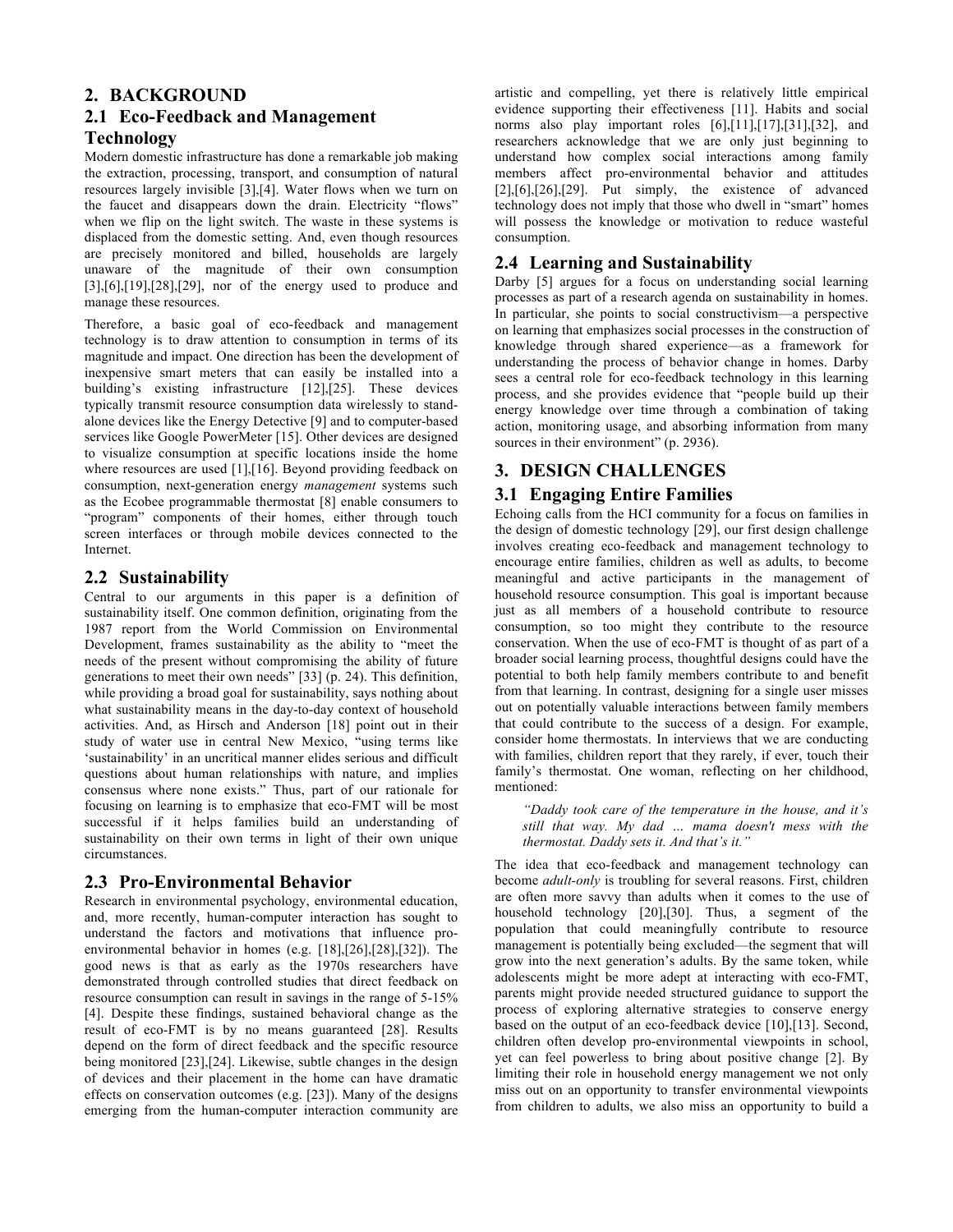sense of optimism and empowerment among youth. Third, habits of resource consumption in homes are the result of complex social and cultural dynamics involving entire families [2],[26],[31]. Designs that recognize and embrace this complexity might stand a better chance of promoting lasting behavior change by encouraging intergenerational collaboration.

#### **3.2 Supporting Inquiry Learning**

Our second design challenge involves creating eco-FMT to engage families in *inquiry-based learning* around concepts of consumption and sustainability. There are many ways to motivate behavior change in homes. For example, Kirman, Linehan, Lawson, Foster, & Doughty [21] make an appeal to behavioral psychology in support of designs that modify behavior through operant conditioning and "aversive feedback". While their position is intentionally provocative (and humorous), the underlying assumption is that learning is limited to conditioning and that designers of technology know what is best in terms of sustainability. This approach could be successful for simple scenarios that have been pre-conceived by the designers (e.g. don't boil more water than you need to). However, as discussed above, sustainability is a complex construct that varies substantially according to the particulars of a household's geographical, political, and cultural situations [18],[28]. Therefore, rather than creating artifacts to reinforce predetermined behavioral outcomes, we suggest that designers should instead focus on empowering families to define sustainability on their own terms in the context of their own unique situations. For this purpose, supporting inquiry learning is a valuable strategy because it emphasizes the idea that learning involves integrating knowledge with authentic practices in meaningful contexts. This means more than mimicking behavior on cue and memorizing and regurgitating facts. Research suggests that supplying people with content knowledge in the form of facts and figures, while often helpful, is not necessarily sufficient to provoke sustained behavior change in homes (e.g. knowing about global warming will not necessarily change behavior) [5]. Rather, research suggests that mastery of the inquiry process and content knowledge develop hand-in-hand, each supporting the other [22]. While we think that designing to support inquiry in homes is important, much work remains to be done in terms of understanding how inquiry will manifest itself and how it can be supported over time.

#### **4. CONCLUSION**

In this paper, we discuss the role of learning in the design of ecofeedback and management technology (eco-FMT) for use in homes. We propose two interrelated design questions to help guide the development and evaluation of eco-feedback and management technology: First, how can eco-FMT be designed to encourage *entire families*, children as well as adults, to become meaningful and active participants in the management of household resource consumption? And second, how can eco-FMT be designed to engage families in *inquiry-based learning* around concepts of consumption and sustainability? Our hope is that these questions will help both inspire new designs and add to the set of criteria by which existing designs can be evaluated. An open question is how aspects of learning sustainability will manifest themselves in the homes. Furthermore, there is much work to be done to illuminate the design space involving these aspects of eco-FMT. The research we have discussed offer some insight, but there is still much work to be done to ground the concept of learning sustainability in empirical research.

#### **5. FUTURE WORK**

We are currently conducting research and design work in this area, including interviewing families and developing new interactive technology. Our goal is to create designs that are accessible to children and encourage them to become active and engaged in household resource conservation efforts. We also hope to understand learning that happens in homes with existing ecofeedback technology and to explore new ways to facilitate inquiry learning in homes.

#### **6. REFERENCES**

- [1] Arroyo, E., Bonanni, L., & Selker, T. (2005). Waterbot: Exploring feedback and persuasive techniques at the sink. In Proc. CHI 2005, ACM Press (2005), 631-639.
- [2] Ballantyne, R., Connell, S., & Fien, J. Students as catalysts of environmental change: a framework for researching intergenerational influence through environmental education. Environmental Education Research 12, 3-4 (2006), 413-427.
- [3] Chetty, M., Tran, D., and Grinter, R.E. Getting to green: Understanding resource consumption in the home. In Proc. UbiComp'08, ACM Press (2008), 242-251.
- [4] Darby, S. The effectiveness of feedback on energy consumption: A review for DEFRA of the literature on metering, billing, and direct displays. Environmental Change Institute, University of Oxford, 2006.
- [5] Darby, S. Social learning and public policy: Lessons from an energy-conscious village. Energy Policy 34 (2006), 2929- 2940.
- [6] Dillahunt, T., Mankoff, J., Paulos, E., and Fussell, S. It's not all about "green": Energy use in low-income communities. In Proc. UbiComp 2009, ACM Press (2009), 255-264.
- [7] DiSalvo, C., Sengers, P., and Brynjarsdóttir, H. Mapping the landscape of sustainable HCI. In Proc. CHI 2010, ACM Press (2010), 1975-1984.
- [8] Ecobee programmable thermostat (www.ecobee.com)
- [9] The Energy Detective (www.theenergydetective.com).
- [10] Fender, J.G. & Crowley, K. How parent explanation changes what children learn from everyday scientific thinking. Journal of Applied Developmental Psychology 28 (2007), 189-210.
- [11] Forehlich, J., Findlater, L., & Landay J. The design of ecofeedback technology. In Proc. CHI 2010, ACM Press (2010), 1999-2008.
- [12] Froehlich, J., Larson, E., Campbell, T., Haggerty, C., Fogarty, J., & Patel, S.N. HydroSense: Infrastructuremediated single-point sensing of whole-home water activity. In Proc. UbiComp 2009. ACM Press (2009).
- [13] Gleason, M.E. & Schauble, L. Parents' assistance of their children's scientific reasoning. Cognition and Instruction 17, 4 (1999), 343-378.
- [14] Goodman, E. Three environmental discourses in humancomputer interaction. In Proc. CHI 2009 (extended abstracts), ACM Press (2009), 2535-2544.
- [15] Google PowerMeter (www.google.com/powermeter/).
- [16] Gyllensward, M., & Gustafsson, A. The power-aware cord: Energy awareness through ambient information display. In Proc. CHI'05, ACM Press (2005), 1423-26.